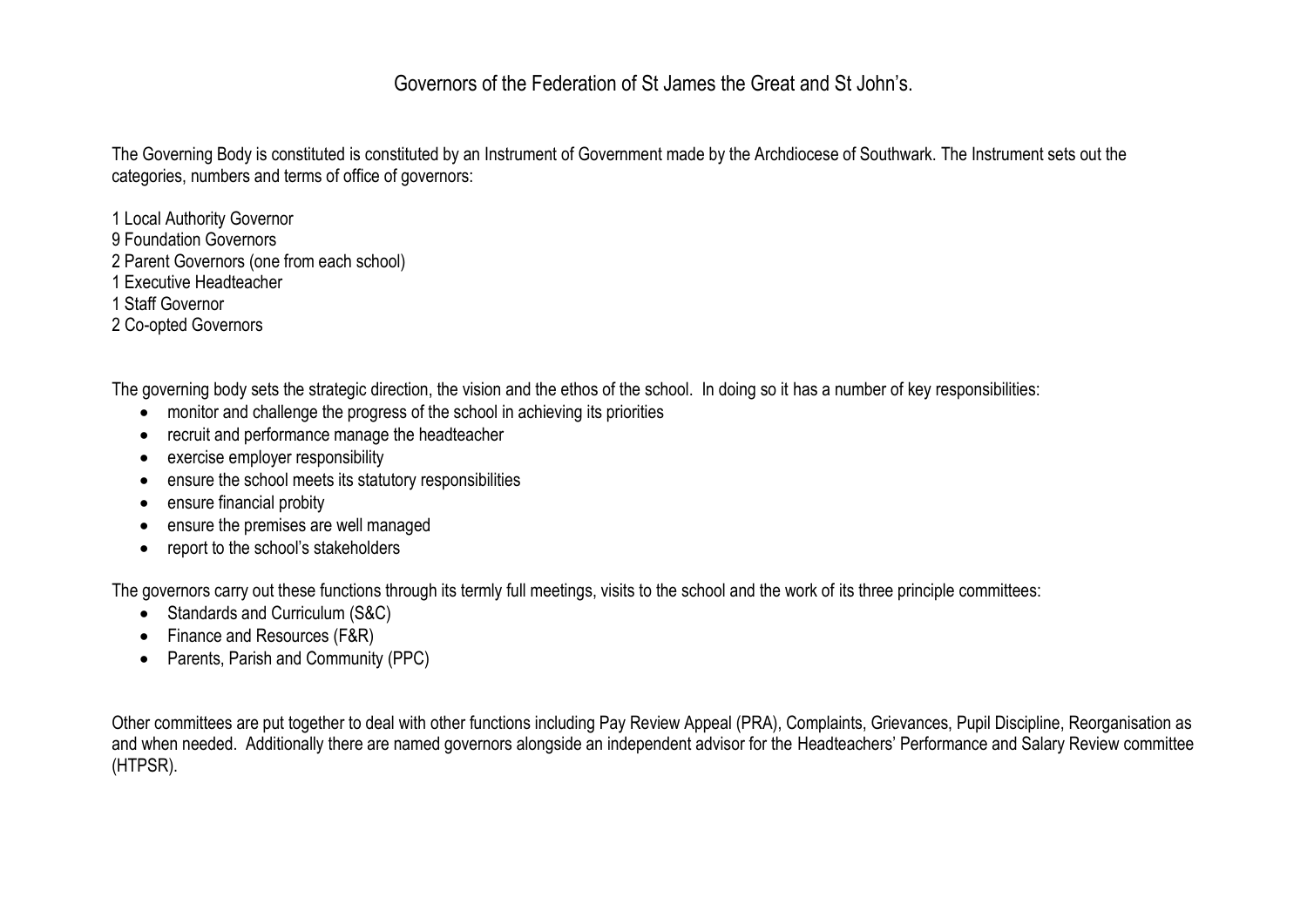Governors along with staff members who regularly attend meetings of the governing body and its committees must declare any business or personal interest that might influence any decision they may make especially in financial matters. Any governor with such an interest must declare it annually and notify the school of any changes that occur. Where there is a conflict of interest the governor must withdraw from the meeting and take no part in the discussions or vote. The agenda of each meeting requires governors and non-governors present to declare any interest they may have in any of the items to be discussed. Senior Leaders from both schools attend meetings as advisors The School Business Manager from St James the Great attends meeting and the Finance Officer for St John's attends the Finance and Resources Committee meetings when required to do so.

| Name            | Term of<br>Office | Appointing<br>Body/Category of<br>Governor | <b>Position Held</b><br>including<br>membership of<br>committees | <b>Business Interests</b><br>including<br>charity/director/trustee | Governor role held<br>outside Federation | Close relationships<br>with other member of<br>the GB or school staff |
|-----------------|-------------------|--------------------------------------------|------------------------------------------------------------------|--------------------------------------------------------------------|------------------------------------------|-----------------------------------------------------------------------|
| Janice Babb     | 2016-20           | Executive<br>Headteacher                   | S&C, F&R, PPC                                                    | St Michael's<br><b>Catholic College</b>                            | $Y - St$ Michael's<br>Catholic College   | N                                                                     |
| John Bonicci    | 2018-22           | <b>Staff Governor</b>                      | <b>F&amp;R S&amp;C</b>                                           | nil                                                                |                                          | Brother to member<br>of teaching staff                                |
| Deborah Dukes   | 2021-25           | Parent Governor                            | F&R, S&C, 1 <sup>st</sup> Com,<br>2 <sup>nd</sup> Com, HTPSR     | nil                                                                |                                          | N                                                                     |
| Donata Semeraro | 2021-25           | Parent Governor                            | PPC, 1 <sup>St</sup> Com 2 <sup>nd</sup><br>Com                  | nil                                                                |                                          | N                                                                     |
| Hawa Campbell   | 2021-25           | Foundation<br>Governor                     | S&C, PPC, 1 <sup>St</sup> Com<br>2 <sup>nd</sup> Com             | Southwark school staff                                             |                                          | N                                                                     |
| Ann Cutting     | 2020-24           | Foundation                                 | F&R, 1 <sup>St</sup> Com, 2 <sup>nd</sup><br>Com                 | nil                                                                |                                          | N                                                                     |
| Abisola Ekerin  | 2019-23           | Foundation                                 | F&R, 1st Com, 2nd<br>Com, Vice Chair                             | nil                                                                |                                          | N                                                                     |
| Jane McManus    | 2020-24           | Foundation                                 | F&R, PPC, HTPSR,<br>1St Com, 2nd Com<br>Co-chair of GB           | nil                                                                |                                          | $\mathsf{N}$                                                          |
| Youssef Essaegh | 2020-24           | Co-opted                                   | F&R, 1 <sup>st</sup> St Com, 2 <sup>nd</sup><br>Com, PRA         | Finance                                                            | Y - Harris Academy                       | $\mathsf{N}$                                                          |
| lan Ford        | 2020-24           | Local Authority                            | S&C, 1st Com, 2nd<br>Com, PRA                                    | Independent social<br>worker and trainer                           |                                          | N                                                                     |